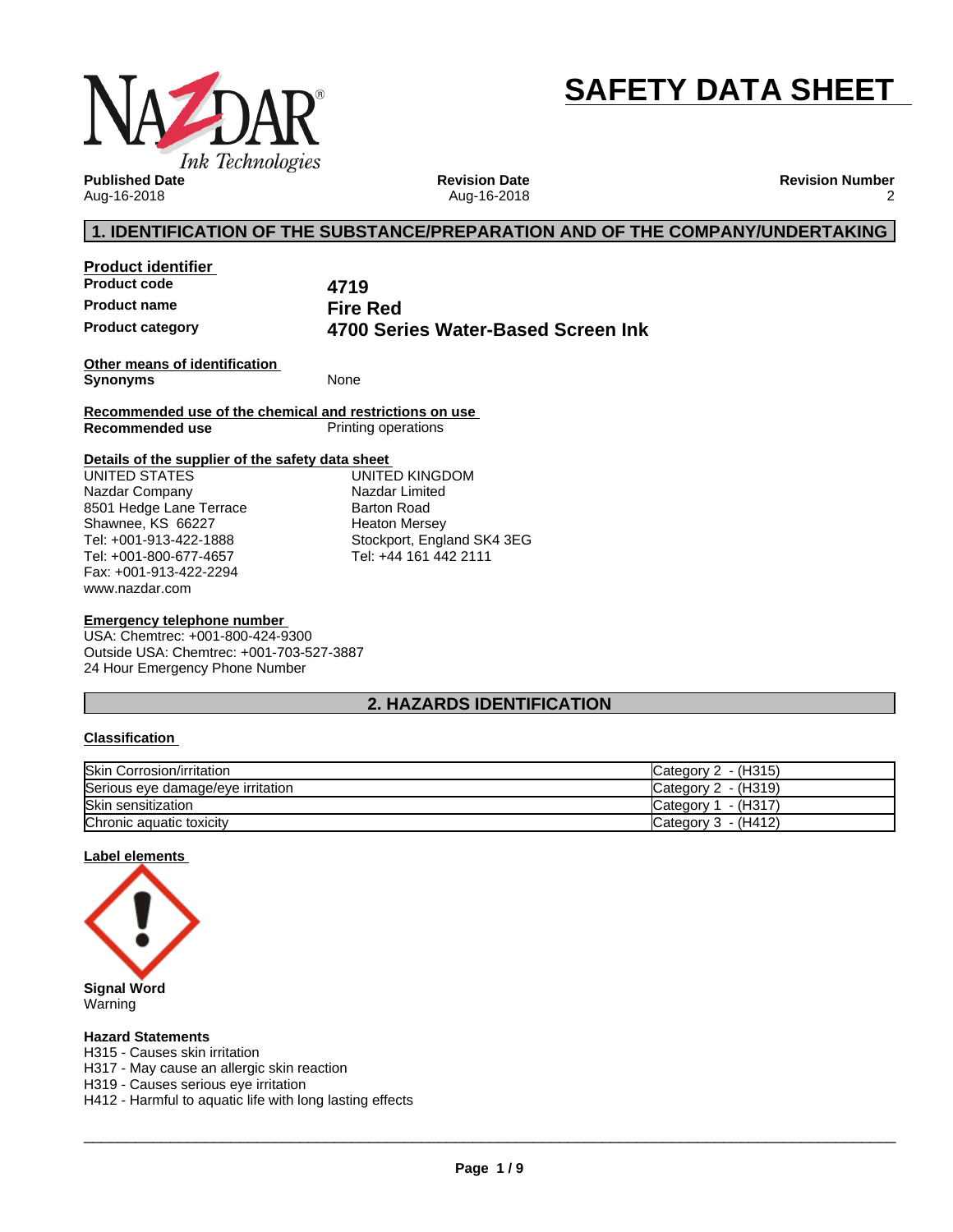#### **Precautionary Statements**

P264 - Wash face, hands and any exposed skin thoroughly after handling

P305 + P351 + P338 - IF IN EYES: Rinse cautiously with water forseveral minutes. Remove contact lenses, if present and easy to do. Continue rinsing

 $\_$  ,  $\_$  ,  $\_$  ,  $\_$  ,  $\_$  ,  $\_$  ,  $\_$  ,  $\_$  ,  $\_$  ,  $\_$  ,  $\_$  ,  $\_$  ,  $\_$  ,  $\_$  ,  $\_$  ,  $\_$  ,  $\_$  ,  $\_$  ,  $\_$  ,  $\_$  ,  $\_$  ,  $\_$  ,  $\_$  ,  $\_$  ,  $\_$  ,  $\_$  ,  $\_$  ,  $\_$  ,  $\_$  ,  $\_$  ,  $\_$  ,  $\_$  ,  $\_$  ,  $\_$  ,  $\_$  ,  $\_$  ,  $\_$  ,

P337 + P313 - If eye irritation persists: Get medical advice/attention

P261 - Avoid breathing dust/fume/gas/mist/vapors/spray

P333 + P313 - If skin irritation or rash occurs: Get medical advice/attention

P273 - Avoid release to the environment

P280 - Wear protective gloves/protective clothing/eye protection/face protection

#### **Hazards not otherwise classified (HNOC)**

Toxic to aquatic life.

# **3. COMPOSITION/INFORMATION ON INGREDIENTS**

#### **Mixture**

| <b>Component</b>                    | <b>CAS-No</b>       | Weight % | Trade         | <b>Note</b> |
|-------------------------------------|---------------------|----------|---------------|-------------|
|                                     |                     |          | <b>Secret</b> |             |
| Dipropylene glycol monomethyl ether | 34590-94-8          | - 5      |               |             |
| 2-(Dimethylamino) ethanol           | $108 - 01 - 0$      | - 5      |               |             |
| <b>Additive</b>                     | <b>Trade Secret</b> | < 0.5    |               |             |

\*The exact percentage (concentration) of composition has been withheld as a trade secret.

#### **4. FIRST AID MEASURES**

#### **Description of first aid measures**

| <b>General Advice</b> | Show this safety data sheet to the doctor in attendance.                                                                                                                                                  |
|-----------------------|-----------------------------------------------------------------------------------------------------------------------------------------------------------------------------------------------------------|
| <b>Eve Contact</b>    | Immediately flush with plenty of water. After initial flushing, remove any contact lenses and<br>continue flushing for at least 15 minutes. Get medical attention if irritation develops and<br>persists. |
| <b>Skin Contact</b>   | Wash off immediately with soap and plenty of water for at least 15 minutes. Remove<br>contaminated clothing. If irritation (redness, rash, blistering) develops, get medical attention.                   |
| <b>Inhalation</b>     | Remove person to fresh air and keep comfortable for breathing. If breathing is irregular or<br>stopped, administer artificial respiration. Get medical attention immediately.                             |
| Ingestion             | Do NOT induce vomiting. Never give anything by mouth to an unconscious person. Call a<br>physician or poison control center immediately.                                                                  |

**Most important symptoms and effects, both acute and delayed**

None under normal use conditions.

#### **Indication of any immediate medical attention and special treatment needed**

**Notes to Physician** Treat symptomatically.

#### **5. FIRE-FIGHTING MEASURES**

#### **Suitable Extinguishing Media**

Foam. Carbon dioxide (CO2). Dry chemical. Water spray. Use extinguishing measures that are appropriate to local circumstances and the surrounding environment.

#### **Unsuitable Extinguishing Media**

No information available.

#### **Specific Hazards Arising from the Chemical**

Thermal decomposition can lead to release of irritating gases and vapors. May emit toxic fumes under fire conditions.

#### **Protective Equipment and Precautions for Firefighters**

As in any fire, wear self-contained breathing apparatus pressure-demand, MSHA/NIOSH (approved or equivalent) and full protective gear. Cool containers / tanks with water spray. Sealed containers may rupture when heated.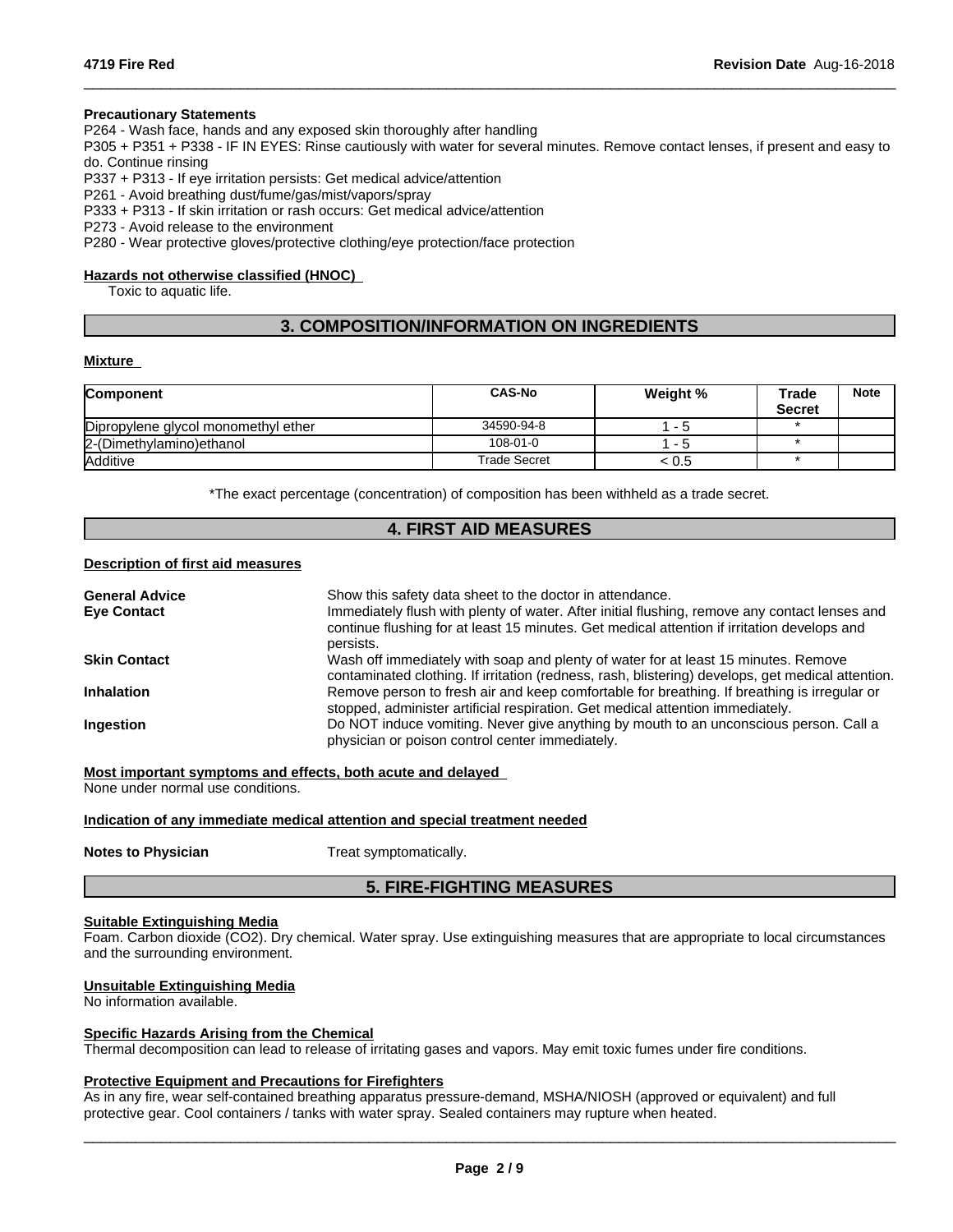# **6. ACCIDENTAL RELEASE MEASURES**

#### **Personal precautions, protective equipment and emergency procedures**

**Personal Precautions** Remove all sources of ignition. Ventilate the area. Avoid contact with eyes, skin and clothing. Avoid breathing dust or vapor. Evacuate personnel to safe areas. Keep people away from and upwind of spill/leak.

 $\_$  ,  $\_$  ,  $\_$  ,  $\_$  ,  $\_$  ,  $\_$  ,  $\_$  ,  $\_$  ,  $\_$  ,  $\_$  ,  $\_$  ,  $\_$  ,  $\_$  ,  $\_$  ,  $\_$  ,  $\_$  ,  $\_$  ,  $\_$  ,  $\_$  ,  $\_$  ,  $\_$  ,  $\_$  ,  $\_$  ,  $\_$  ,  $\_$  ,  $\_$  ,  $\_$  ,  $\_$  ,  $\_$  ,  $\_$  ,  $\_$  ,  $\_$  ,  $\_$  ,  $\_$  ,  $\_$  ,  $\_$  ,  $\_$  ,

#### **Environmental precautions**

Prevent product from entering drains. Prevent further leakage or spillage if safe to do so. Keep out of drains, sewers, ditches and waterways. Local authorities should be advised if significant spillages cannot be contained.

#### **Methods and material for containment and cleaning up**

Contain spillage, and then collectwith non-combustible absorbent material, (e.g. sand, earth, diatomaceous earth, vermiculite) and place in container for disposal according to local / national regulations (see section 13). Use clean non-sparking tools to collect absorbed material.

# **7. HANDLING AND STORAGE**

#### **Precautions for safe handling**

| Handling                                                     | Use personal protective equipment as required. Do not eat, drink or smoke when using this<br>product. Ensure adequate ventilation.                                                                                                        |
|--------------------------------------------------------------|-------------------------------------------------------------------------------------------------------------------------------------------------------------------------------------------------------------------------------------------|
| Conditions for safe storage, including any incompatibilities |                                                                                                                                                                                                                                           |
| Storage                                                      | Keep containers tightly closed in a dry, cool and well-ventilated place. Keep away from<br>open flames, hot surfaces and sources of ignition. Keep container closed when not in use.<br>Keep out of the reach of children. Do not freeze. |
| <b>Incompatible Products</b>                                 | Strong acids. Strong bases. Strong oxidizing agents. Reducing agent.                                                                                                                                                                      |
|                                                              |                                                                                                                                                                                                                                           |

# **8. EXPOSURE CONTROLS/PERSONAL PROTECTION**

#### **Control parameters**

#### **Exposure limits**

| <b>Component</b>                    | <b>IACGIH TLV</b> |
|-------------------------------------|-------------------|
| Dipropylene glycol monomethyl ether | TWA: 100 ppm      |
| 34590-94-8                          | STEL: 150 ppm     |
|                                     | lSkin             |
|                                     |                   |

| Component                           | <b>OSHA PEL</b>            |
|-------------------------------------|----------------------------|
| Dipropylene glycol monomethyl ether | TWA: 100 ppm               |
| 34590-94-8                          | TWA: 600 mg/m <sup>3</sup> |
|                                     | <b>ISkin</b>               |

| <b>Component</b>                    | <b>OSHA PEL (vacated)</b>            |
|-------------------------------------|--------------------------------------|
| Dipropylene glycol monomethyl ether | TWA: 100 ppm                         |
| 34590-94-8                          | TWA: 600 mg/m $3$                    |
|                                     | STEL: 150 ppm                        |
|                                     | $\textsf{ISTEL}: 900 \text{ mg/m}^3$ |
|                                     | <b>Skin</b>                          |

| Component                           | <b>Ontario TWAEV</b>                 |
|-------------------------------------|--------------------------------------|
| Dipropylene glycol monomethyl ether | TWA: 100 ppm                         |
| 34590-94-8                          | STEL: 150 ppm                        |
|                                     | <b>ISkin</b>                         |
| 2-(Dimethylamino) ethanol           | TWA: 3 ppm                           |
| $108 - 01 - 0$                      | TWA: 11 mg/m <sup>3</sup>            |
|                                     | STEL: 6 ppm                          |
|                                     | $\textsf{ISTEL}: 22 \textsf{mq/m}^3$ |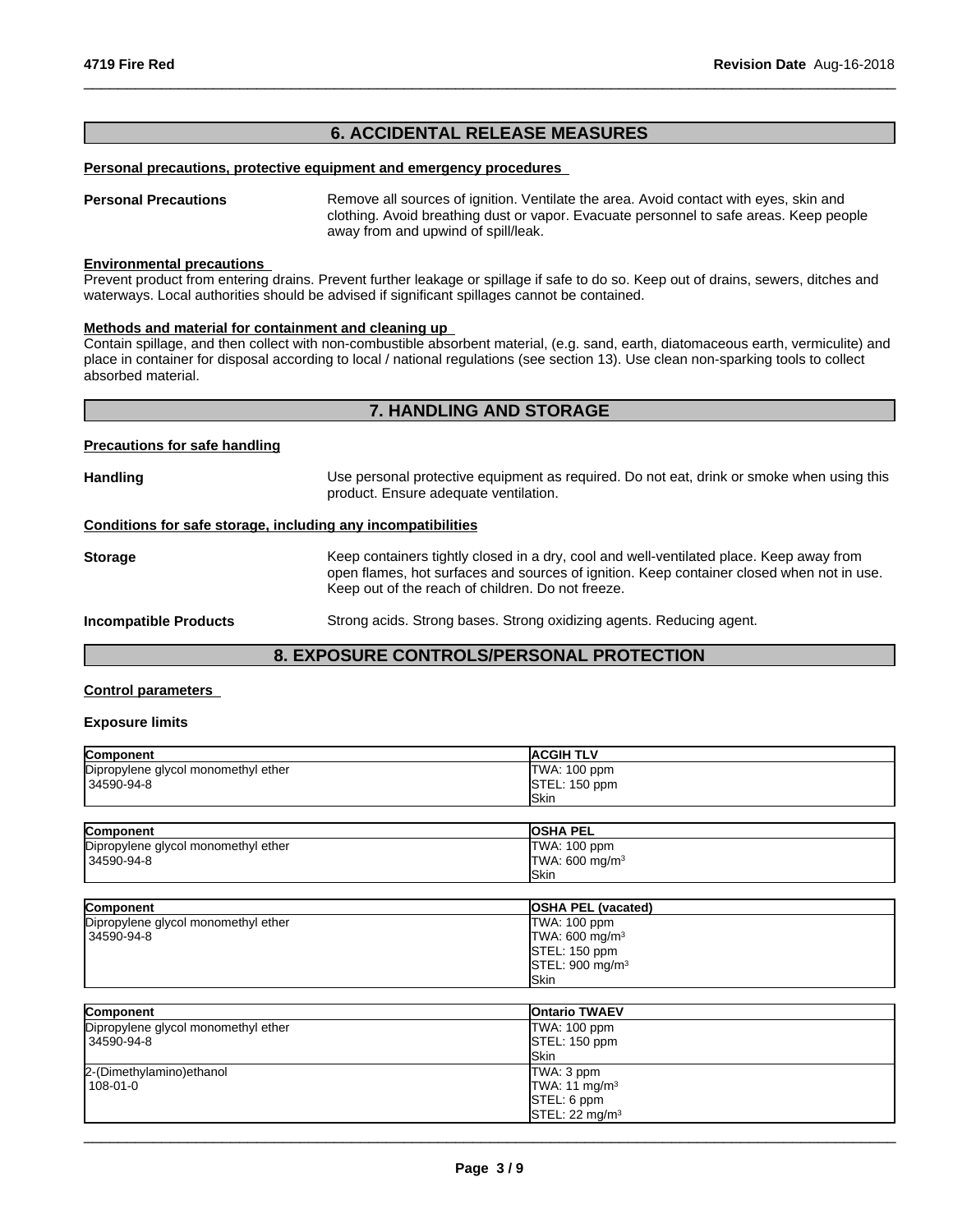| <b>Component</b>                    | <b>IMexico OEL (TWA)</b>                      |
|-------------------------------------|-----------------------------------------------|
| Dipropylene glycol monomethyl ether | <b>ITWA/VLE-PPT: 100 ppm</b>                  |
| 34590-94-8                          | $TWA/VLE-PPT: 60 mg/m3$                       |
|                                     | <b>ISTEL/PPT-CT: 150 ppm</b>                  |
|                                     | $\textsf{ISTEL/PPT-CT: 900}\,\textsf{mq/m}^3$ |

 $\_$  ,  $\_$  ,  $\_$  ,  $\_$  ,  $\_$  ,  $\_$  ,  $\_$  ,  $\_$  ,  $\_$  ,  $\_$  ,  $\_$  ,  $\_$  ,  $\_$  ,  $\_$  ,  $\_$  ,  $\_$  ,  $\_$  ,  $\_$  ,  $\_$  ,  $\_$  ,  $\_$  ,  $\_$  ,  $\_$  ,  $\_$  ,  $\_$  ,  $\_$  ,  $\_$  ,  $\_$  ,  $\_$  ,  $\_$  ,  $\_$  ,  $\_$  ,  $\_$  ,  $\_$  ,  $\_$  ,  $\_$  ,  $\_$  ,

# **Appropriate engineering controls**

| <b>Engineering Measures</b>           | Provide a good standard of general ventilation. Natural ventilation is from doors, windows<br>etc. Controlled ventilation means air is supplied or removed by a powered fan. Users are<br>advised to consider national Occupational Exposure Limits or other equivalent values. In<br>case of insufficient ventilation, wear suitable respiratory equipment. |
|---------------------------------------|--------------------------------------------------------------------------------------------------------------------------------------------------------------------------------------------------------------------------------------------------------------------------------------------------------------------------------------------------------------|
|                                       | Individual protection measures, such as personal protective equipment                                                                                                                                                                                                                                                                                        |
| <b>Eye/Face Protection</b>            | Wear safety glasses with side shields (or goggles). If splashes are likely to occur:. Wear<br>suitable face shield. Ensure that eyewash stations and safety showers are close to the<br>workstation location.                                                                                                                                                |
| <b>Skin Protection</b>                | Wear impervious protective clothing, including boots, gloves, lab coat, apron or coveralls,<br>as appropriate, to prevent skin contact.                                                                                                                                                                                                                      |
| <b>Respiratory Protection</b>         | If exposure limits are exceeded or irritation is experienced, NIOSH/MSHA approved<br>respiratory protection should be worn. Respiratory protection must be provided in<br>accordance with current local regulations.                                                                                                                                         |
| <b>General Hygiene Considerations</b> | Handle in accordance with good industrial hygiene and safety practice. Wash hands before<br>eating, drinking or smoking. Wash contaminated clothing before reuse. Avoid contact with<br>eyes, skin and clothing. Wear suitable gloves and eye/face protection. Regular cleaning of<br>equipment, work area and clothing is recommended.                      |

# **9. PHYSICAL AND CHEMICAL PROPERTIES**

| Information on basic physical and chemical properties |                          |                       |                          |  |
|-------------------------------------------------------|--------------------------|-----------------------|--------------------------|--|
| <b>Physical State</b>                                 | Liquid                   | Appearance            | Colored                  |  |
| Odor                                                  | No information available | <b>Odor Threshold</b> | No information available |  |
|                                                       |                          |                       |                          |  |
| <b>Property</b>                                       | Values                   | Remarks • Method      |                          |  |
| рH                                                    |                          | No data available     |                          |  |
| <b>Melting Point / Freezing Point</b>                 |                          | No data available     |                          |  |
| <b>Boiling Point / Boiling Range</b>                  | > 100 °C / 212 °F        |                       |                          |  |
| <b>Flash Point</b>                                    | $> 94$ °C $/ > 201$ °F   | Setaflash closed cup  |                          |  |
| <b>Evaporation rate</b>                               |                          | No data available     |                          |  |
| <b>Flammability Limit in Air</b>                      |                          |                       |                          |  |
| <b>Upper flammability limit</b>                       |                          | No data available     |                          |  |
| Lower flammability limit                              |                          | No data available     |                          |  |
| <b>Vapor Pressure</b>                                 |                          | No data available     |                          |  |
| <b>Vapor Density</b>                                  |                          | No data available     |                          |  |
| <b>Specific Gravity</b>                               | 1.05                     |                       |                          |  |
| <b>Water Solubility</b>                               |                          | No data available     |                          |  |
| Solubility in other solvents                          |                          | No data available     |                          |  |
| Partition coefficient: n-octanol/water                |                          | No data available     |                          |  |
| <b>Autoignition Temperature</b>                       |                          | No data available     |                          |  |
| <b>Decomposition temperature</b>                      |                          | No data available     |                          |  |
| <b>Kinematic viscosity</b>                            |                          | No data available     |                          |  |
| <b>Dynamic viscosity</b>                              |                          | No data available     |                          |  |
|                                                       |                          |                       |                          |  |
| <b>Explosive Properties</b>                           | No data available        |                       |                          |  |
| <b>Oxidizing Properties</b>                           | No data available        |                       |                          |  |
|                                                       |                          |                       |                          |  |
|                                                       |                          |                       |                          |  |

**Other Information**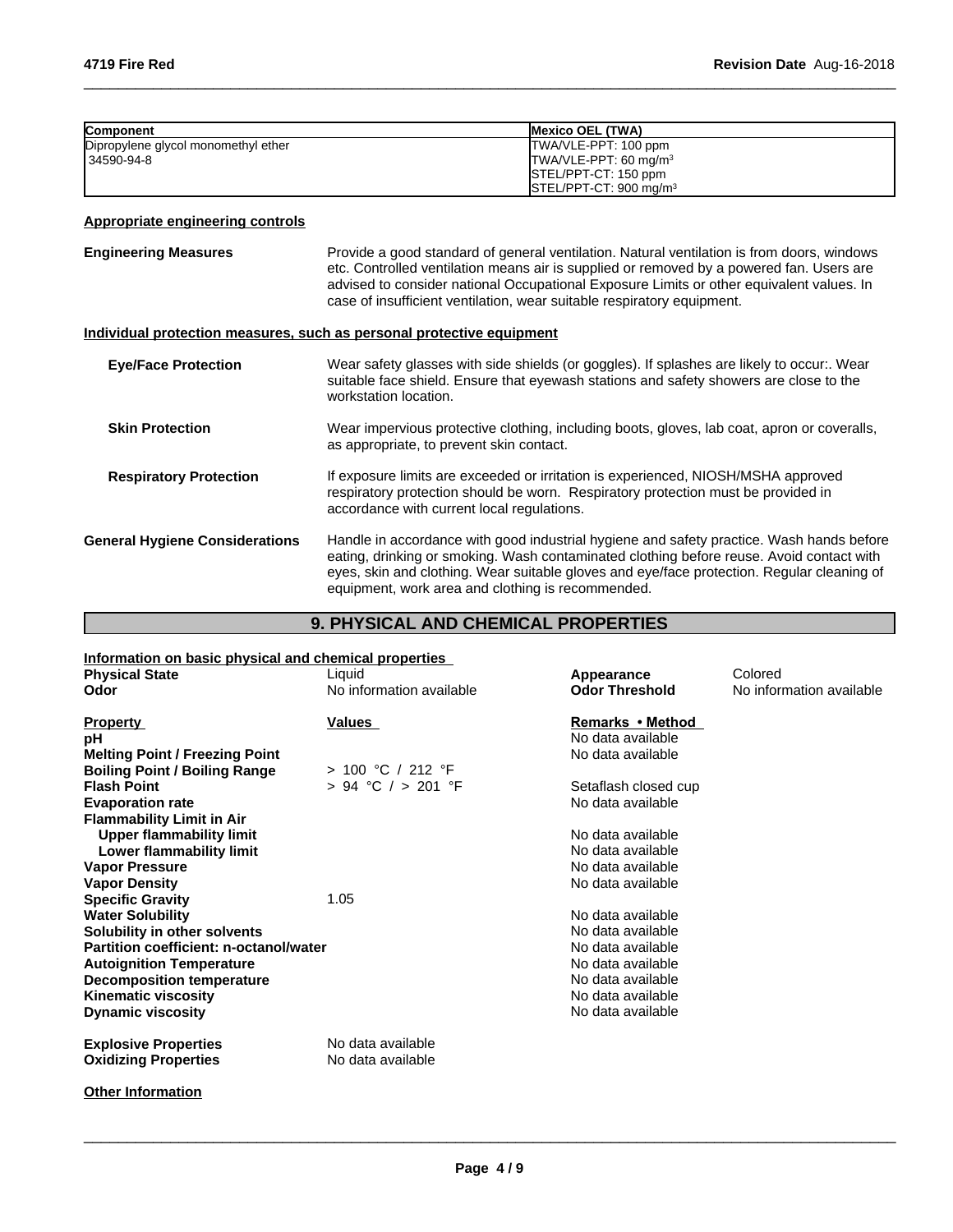#### **Photochemically Reactive** No<br> **Weight Per Gallon (Ibs/gal)** 8.72 **Weight Per Gallon (Ibs/gal)**

| VOC by weight %                                  | VOC by volume %                    | VOC Ibs/gal  | VOC grams/liter |
|--------------------------------------------------|------------------------------------|--------------|-----------------|
| (less water)                                     | (less water)                       | (less water) | (less water)    |
| 18.26                                            | No information available           | 1.59         | 190.79          |
| Volatile by weight<br>(including Water)<br>59.46 | <b>Water by</b><br>weight<br>50.95 |              |                 |

 $\_$  ,  $\_$  ,  $\_$  ,  $\_$  ,  $\_$  ,  $\_$  ,  $\_$  ,  $\_$  ,  $\_$  ,  $\_$  ,  $\_$  ,  $\_$  ,  $\_$  ,  $\_$  ,  $\_$  ,  $\_$  ,  $\_$  ,  $\_$  ,  $\_$  ,  $\_$  ,  $\_$  ,  $\_$  ,  $\_$  ,  $\_$  ,  $\_$  ,  $\_$  ,  $\_$  ,  $\_$  ,  $\_$  ,  $\_$  ,  $\_$  ,  $\_$  ,  $\_$  ,  $\_$  ,  $\_$  ,  $\_$  ,  $\_$  ,

# **10. STABILITY AND REACTIVITY**

# **Reactivity**

No information available.

#### **Chemical stability**

Stable under normal conditions.

#### **Possibility of Hazardous Reactions**

None under normal processing.

#### **Conditions to avoid**

Keep away from open flames, hot surfaces and sources of ignition. Do not freeze.

#### **Incompatible materials**

Strong acids. Strong bases. Strong oxidizing agents. Reducing agent.

#### **Hazardous Decomposition Products**

Thermal decomposition can lead to release of irritating gases and vapors. Carbon dioxide (CO2). Carbon monoxide.

# **11. TOXICOLOGICAL INFORMATION**

# **Information on likely routes of exposure**

| <b>Inhalation</b>   | Specific test data for the substance or mixture is not available. |
|---------------------|-------------------------------------------------------------------|
| <b>Eve Contact</b>  | Specific test data for the substance or mixture is not available. |
| <b>Skin Contact</b> | Specific test data for the substance or mixture is not available. |
| Ingestion           | Specific test data for the substance or mixture is not available. |

| Component                           | <b>Oral LD50</b>     |
|-------------------------------------|----------------------|
| Dipropylene glycol monomethyl ether | $= 5.35$ g/kg (Rat)  |
| 34590-94-8                          |                      |
| 2-(Dimethylamino) ethanol           | $= 1803$ mg/kg (Rat) |
| l 108-01-0                          |                      |
| <b>Additive</b>                     | $= 1470$ mg/kg (Rat) |
|                                     |                      |

| Dermal LD50             |
|-------------------------|
| $= 9500$ mg/kg (Rabbit) |
|                         |
| $= 1220$ mg/kg (Rabbit) |
|                         |
| $>$ 2000 mg/kg (Rat)    |
|                         |
|                         |

| Component                 | <b>Inhalation LC50</b>  |
|---------------------------|-------------------------|
| 2-(Dimethylamino) ethanol | $= 1641$ ppm (Rat) 4 h  |
| 108-01-0                  |                         |
| Additive                  | $= 0.67$ mg/L (Rat) 4 h |
|                           | $= 0.63$ mg/L (Rat) 4 h |
|                           | $= 0.99$ mg/L (Rat) 4 h |

# **Information on toxicological effects**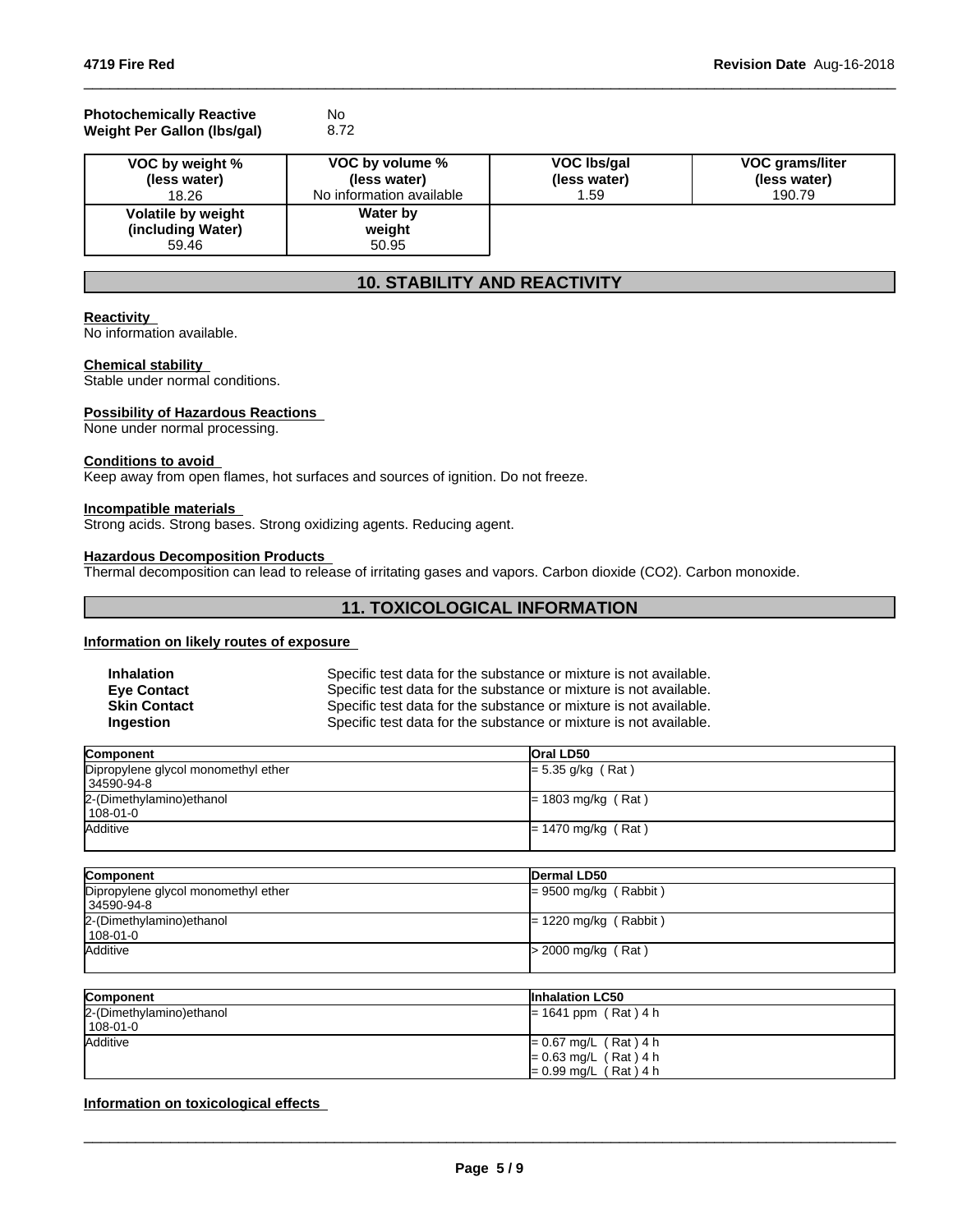| <b>Symptoms</b>                                                                            | Specific test data for the substance or mixture is not available.                                                                                |  |  |
|--------------------------------------------------------------------------------------------|--------------------------------------------------------------------------------------------------------------------------------------------------|--|--|
| Delayed and immediate effects as well as chronic effects from short and long-term exposure |                                                                                                                                                  |  |  |
| <b>Skin corrosion/irritation</b>                                                           | Specific test data for the substance or mixture is not available. Causes skin irritation (pain,<br>redness and swelling). (based on components). |  |  |
| Eye damage/irritation                                                                      | Specific test data for the substance or mixture is not available. Causes serious eye irritation.<br>(based on components).                       |  |  |
| <b>Irritation</b>                                                                          | Specific test data for the substance or mixture is not available.                                                                                |  |  |
| Corrosivity                                                                                | Specific test data for the substance or mixture is not available.                                                                                |  |  |
| <b>Sensitization</b>                                                                       | Specific test data for the substance or mixture is not available. May cause an allergic skin<br>reaction. (based on components).                 |  |  |
| <b>Mutagenic Effects</b>                                                                   | Specific test data for the substance or mixture is not available.                                                                                |  |  |
| <b>Carcinogenic effects</b>                                                                | Specific test data for the substance or mixture is not available.                                                                                |  |  |
| <b>Reproductive Effects</b>                                                                | Specific test data for the substance or mixture is not available.                                                                                |  |  |
| <b>STOT - single exposure</b>                                                              | Specific test data for the substance or mixture is not available.                                                                                |  |  |
| <b>STOT - repeated exposure</b>                                                            | Specific test data for the substance or mixture is not available.                                                                                |  |  |
| <b>Chronic Toxicity</b>                                                                    | Specific test data for the substance or mixture is not available                                                                                 |  |  |
| <b>Aspiration hazard</b>                                                                   | Specific test data for the substance or mixture is not available.                                                                                |  |  |
| Carcinogenicity                                                                            | This product does not contain any carcinogens or potential carcinogens as listed by OSHA,<br>IARC or NTP.                                        |  |  |

 $\_$  ,  $\_$  ,  $\_$  ,  $\_$  ,  $\_$  ,  $\_$  ,  $\_$  ,  $\_$  ,  $\_$  ,  $\_$  ,  $\_$  ,  $\_$  ,  $\_$  ,  $\_$  ,  $\_$  ,  $\_$  ,  $\_$  ,  $\_$  ,  $\_$  ,  $\_$  ,  $\_$  ,  $\_$  ,  $\_$  ,  $\_$  ,  $\_$  ,  $\_$  ,  $\_$  ,  $\_$  ,  $\_$  ,  $\_$  ,  $\_$  ,  $\_$  ,  $\_$  ,  $\_$  ,  $\_$  ,  $\_$  ,  $\_$  ,

#### **Numerical measures of toxicity - Product Information**

**Unknown Acute Toxicity** 0 % of the mixture consists of ingredient(s) of unknown toxicity

#### **The following values are calculated based on chapter 3.1 of the GHS document**

| <b>ATEmix (dermal)</b>               | 81.885.00 |
|--------------------------------------|-----------|
| <b>ATEmix (inhalation-dust/mist)</b> | 62.80     |
| ATEmix (inhalation-vapor)            | 425.00    |

# **12. ECOLOGICAL INFORMATION**

#### **Ecotoxicity**

Specific test data for the substance or mixture is not available. Harmful to aquatic life with long lasting effects. (based on components).

0 % of the mixture consists of component(s) of unknown hazards to the aquatic environment

| Component                                         | Algae/aquatic plants                                                                                                                                                                                                                                    |  |  |
|---------------------------------------------------|---------------------------------------------------------------------------------------------------------------------------------------------------------------------------------------------------------------------------------------------------------|--|--|
| 2-(Dimethylamino) ethanol<br>108-01-0             | 72h EC50 Desmodesmus subspicatus: = 35 mg/L                                                                                                                                                                                                             |  |  |
|                                                   |                                                                                                                                                                                                                                                         |  |  |
| Component                                         | <b>IFish</b>                                                                                                                                                                                                                                            |  |  |
| Dipropylene glycol monomethyl ether<br>34590-94-8 | 96h LC50 Pimephales promelas: > 10000 mg/L (static)                                                                                                                                                                                                     |  |  |
| 2-(Dimethylamino) ethanol<br>108-01-0             | 96h LC50 Pimephales promelas: $= 81$ mg/L (static)                                                                                                                                                                                                      |  |  |
| Additive                                          | 96h LC50 Oncorhynchus mykiss: 0.049 - 0.079 mg/L<br>(flow-through)<br>96h LC50 Pimephales promelas: 0.18 - 0.23 mg/L (flow-through)<br>96h LC50 Oncorhynchus mykiss: 0.05 - 0.089 mg/L<br>96h LC50 Lepomis macrochirus: 0.14 - 0.32 mg/L (flow-through) |  |  |
| <b>Component</b>                                  | <b>ICrustacea</b>                                                                                                                                                                                                                                       |  |  |
| Dipropylene glycol monomethyl ether<br>34590-94-8 | 48h LC50 Daphnia magna: = 1919 mg/L                                                                                                                                                                                                                     |  |  |
| 2-(Dimethylamino) ethanol<br>108-01-0             | 48h EC50 Daphnia magna: = 98.77 mg/L                                                                                                                                                                                                                    |  |  |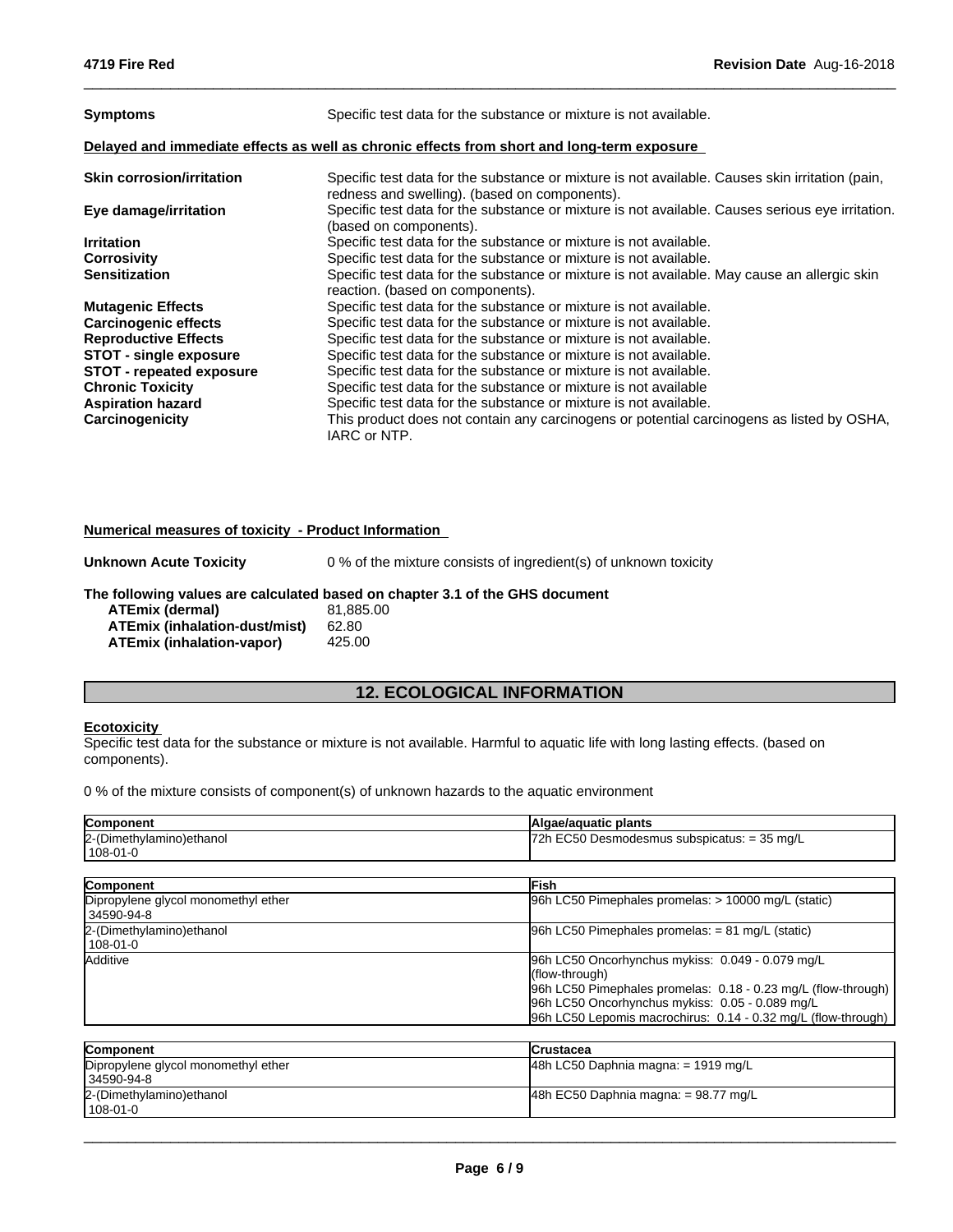#### **Persistence and Degradability**

No information available.

#### **Bioaccumulation**

No information available

| <b>Component</b>                    | <b>Partition coefficient</b> |
|-------------------------------------|------------------------------|
| Dipropylene glycol monomethyl ether | -0.064                       |
| 34590-94-8                          |                              |
| 2-(Dimethylamino) ethanol           | -0.55                        |
| 108-01-0                            |                              |

 $\_$  ,  $\_$  ,  $\_$  ,  $\_$  ,  $\_$  ,  $\_$  ,  $\_$  ,  $\_$  ,  $\_$  ,  $\_$  ,  $\_$  ,  $\_$  ,  $\_$  ,  $\_$  ,  $\_$  ,  $\_$  ,  $\_$  ,  $\_$  ,  $\_$  ,  $\_$  ,  $\_$  ,  $\_$  ,  $\_$  ,  $\_$  ,  $\_$  ,  $\_$  ,  $\_$  ,  $\_$  ,  $\_$  ,  $\_$  ,  $\_$  ,  $\_$  ,  $\_$  ,  $\_$  ,  $\_$  ,  $\_$  ,  $\_$  ,

### **Other adverse effects**

No information available

| <b>13. DISPOSAL CONSIDERATIONS</b>                                                                                                                                                                                                                                                                                                                                                                                                                                                                                                              |
|-------------------------------------------------------------------------------------------------------------------------------------------------------------------------------------------------------------------------------------------------------------------------------------------------------------------------------------------------------------------------------------------------------------------------------------------------------------------------------------------------------------------------------------------------|
|                                                                                                                                                                                                                                                                                                                                                                                                                                                                                                                                                 |
| Contain and dispose of waste according to local regulations.                                                                                                                                                                                                                                                                                                                                                                                                                                                                                    |
| Empty containers should be taken to an approved waste handling site for recycling or<br>disposal.                                                                                                                                                                                                                                                                                                                                                                                                                                               |
| <b>14. TRANSPORT INFORMATION</b>                                                                                                                                                                                                                                                                                                                                                                                                                                                                                                                |
| This information is not intended to convey all specific transportation requirements relating to<br>this product. Transportation classifications may vary by container volume and may be<br>influenced by regional or country variations in regulations. Additional transportation<br>information can be found in the specific regulations for your mode of transportation. It is the<br>responsibility of the transporting organization to follow all applicable laws, regulations and<br>rules relating to the transportation of the material. |
| Not regulated<br>Printing Ink                                                                                                                                                                                                                                                                                                                                                                                                                                                                                                                   |
| Not Regulated<br>Printing Ink                                                                                                                                                                                                                                                                                                                                                                                                                                                                                                                   |
|                                                                                                                                                                                                                                                                                                                                                                                                                                                                                                                                                 |

# **15. REGULATORY INFORMATION**

#### **International Inventories**

All components are listed on the TSCA Inventory. For further information, please contact:. Supplier (manufacturer/importer/downstream user/distributor).

### **U.S. Federal Regulations**

# **SARA 313**

Section 313 of Title III of the Superfund Amendments and Reauthorization Act of 1986 (SARA). This product contains a chemical or chemicals which are subject to the reporting requirements of the Act and Title 40 of the Code of Federal Regulations, Part 372.

| Component                                | <b>CAS-No</b>   | Weight % | -949<br>Threshold<br>ΞA<br>.<br><b>Values</b> |
|------------------------------------------|-----------------|----------|-----------------------------------------------|
| Dipropylene glycol<br>I monomethvl ether | 34590<br>า-94-เ |          | . ب                                           |

# **Clean Air Act,Section 112 Hazardous Air Pollutants (HAPs) (see 40 CFR 61)**

This product contains the following substances which are listed hazardous air pollutants (HAPS) under Section 112 of the Clean Air Act:.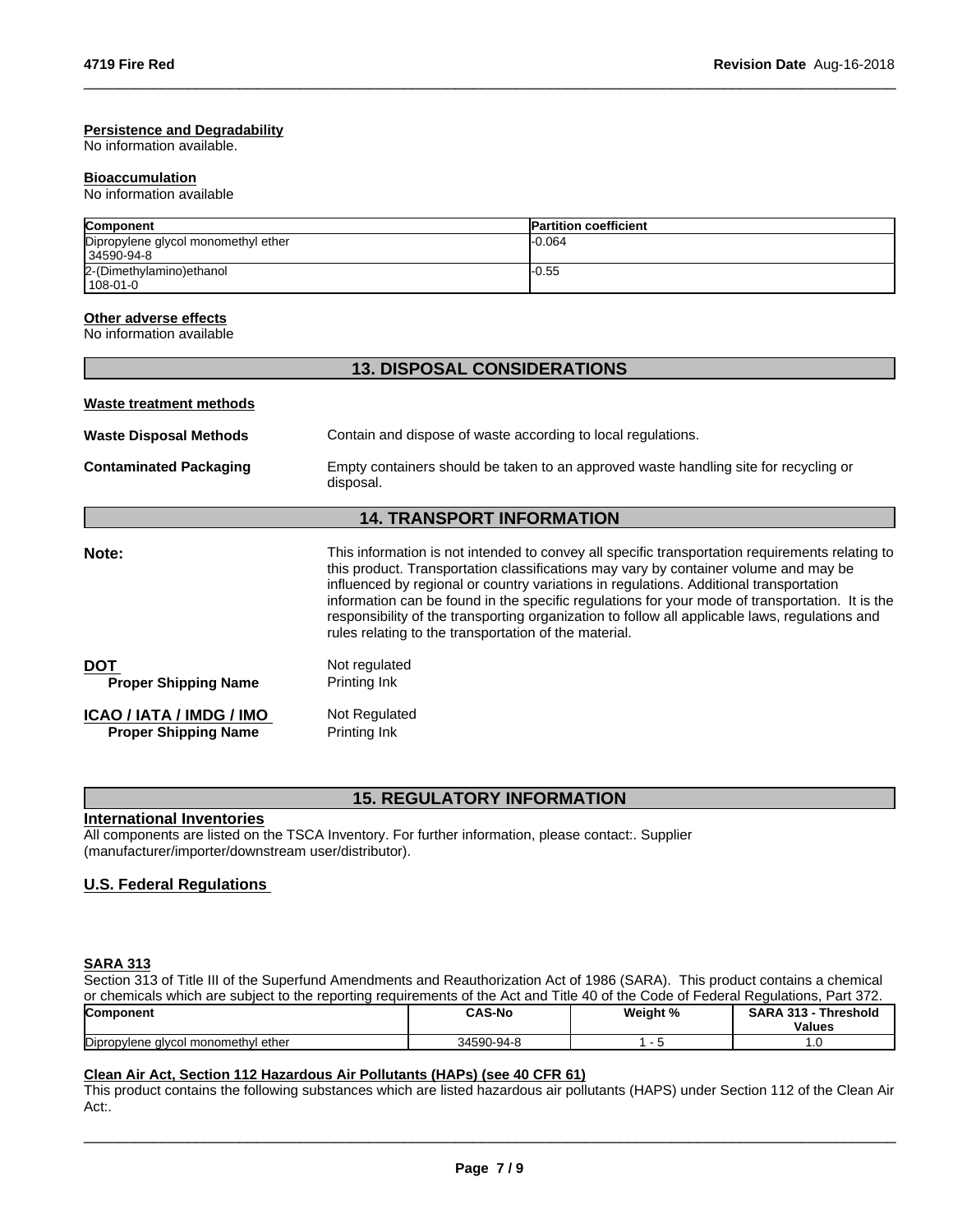| <b>Component</b>                    | <b>CAS-No</b> | Weight %                 |
|-------------------------------------|---------------|--------------------------|
| Dipropylene glycol monomethyl ether | 34590-94-8    | $\overline{\phantom{0}}$ |
| Diethylene glycol monobutyl ether   | 112-34-5      | .U5                      |
| Ethylene glycol                     | 107-21-1      | ະ ບ.5                    |

# **U.S. State Regulations**

| Component                           | <b>Massachusetts</b><br><b>Right To Know</b> |
|-------------------------------------|----------------------------------------------|
| Dipropylene glycol monomethyl ether |                                              |
| 34590-94-8                          |                                              |
| 2-(Dimethylamino) ethanol           |                                              |
| $1108 - 01 - 0$                     |                                              |

 $\_$  ,  $\_$  ,  $\_$  ,  $\_$  ,  $\_$  ,  $\_$  ,  $\_$  ,  $\_$  ,  $\_$  ,  $\_$  ,  $\_$  ,  $\_$  ,  $\_$  ,  $\_$  ,  $\_$  ,  $\_$  ,  $\_$  ,  $\_$  ,  $\_$  ,  $\_$  ,  $\_$  ,  $\_$  ,  $\_$  ,  $\_$  ,  $\_$  ,  $\_$  ,  $\_$  ,  $\_$  ,  $\_$  ,  $\_$  ,  $\_$  ,  $\_$  ,  $\_$  ,  $\_$  ,  $\_$  ,  $\_$  ,  $\_$  ,

| Component                           | <b>Minnesota</b><br><b>Right To Know</b> |
|-------------------------------------|------------------------------------------|
| Dipropylene glycol monomethyl ether |                                          |
| 34590-94-8                          |                                          |

| Component                           | New Jersey           |
|-------------------------------------|----------------------|
|                                     | <b>Right To Know</b> |
| Dipropylene glycol monomethyl ether |                      |
| 34590-94-8                          |                      |
| 2-(Dimethylamino) ethanol           |                      |
| 108-01-0                            |                      |
| Additive                            |                      |
|                                     |                      |

| Component                                         | <b>Pennsylvania</b><br><b>Right To Know</b> |
|---------------------------------------------------|---------------------------------------------|
| Dipropylene glycol monomethyl ether<br>34590-94-8 |                                             |
| 2-(Dimethylamino) ethanol<br>$108 - 01 - 0$       |                                             |

#### **California Prop. 65**

This product contains chemical(s) known to the State of California to cause cancer and/or to cause birth defects or other reproductive harm

| Component | <br>$\mathbf{r}$<br>.<br>California<br>тор. оз |
|-----------|------------------------------------------------|
| Ethylene  | lopmental                                      |
| alvco.    | ۱۵۱٬۰                                          |

# **Canada**

| <b>Component</b>                    | <b>INPRI - National Pollutant Release Inventory</b> |
|-------------------------------------|-----------------------------------------------------|
| Dipropylene glycol monomethyl ether | Part 5, Other Groups and Mixtures; Part 4 Substance |
| l 34590-94-8                        |                                                     |
| 2-(Dimethylamino) ethanol           | <b>Part 4 Substance</b>                             |
| $108 - 01 - 0$                      |                                                     |

### **Pursuant to NOM-018-STPS-2015**

This information within isconsidered correct but is not exhaustive and will be used for guidance only, which is based on the current knowledge of the substance or mixture and is applicable to the appropriate safety precautions for the product.

# **16. OTHER INFORMATION**

**HMIS: Health Flammability**  $1$  $1$ **Reactivity Personal Protection** 0  $\boldsymbol{\mathsf{X}}$  and  $\boldsymbol{\mathsf{X}}$  and  $\boldsymbol{\mathsf{X}}$  and  $\boldsymbol{\mathsf{X}}$  and  $\boldsymbol{\mathsf{X}}$  and  $\boldsymbol{\mathsf{X}}$  and  $\boldsymbol{\mathsf{X}}$  and  $\boldsymbol{\mathsf{X}}$  and  $\boldsymbol{\mathsf{X}}$  and  $\boldsymbol{\mathsf{X}}$  and  $\boldsymbol{\mathsf{X}}$  and  $\boldsymbol{\mathsf{X}}$  and  $\boldsymbol{\mathsf{X}}$  and  $\boldsymbol{\mathsf{X}}$  a

# **Key or legend to abbreviations and acronyms used in the safety data sheet**

|             | Legend - Section 8: EXPOSURE CONTROLS/PERSONAL PROTECTION |
|-------------|-----------------------------------------------------------|
| <b>TWA</b>  | TWA (time-weighted average)                               |
| <b>STEL</b> | STEL (Short Term Exposure Limit)                          |